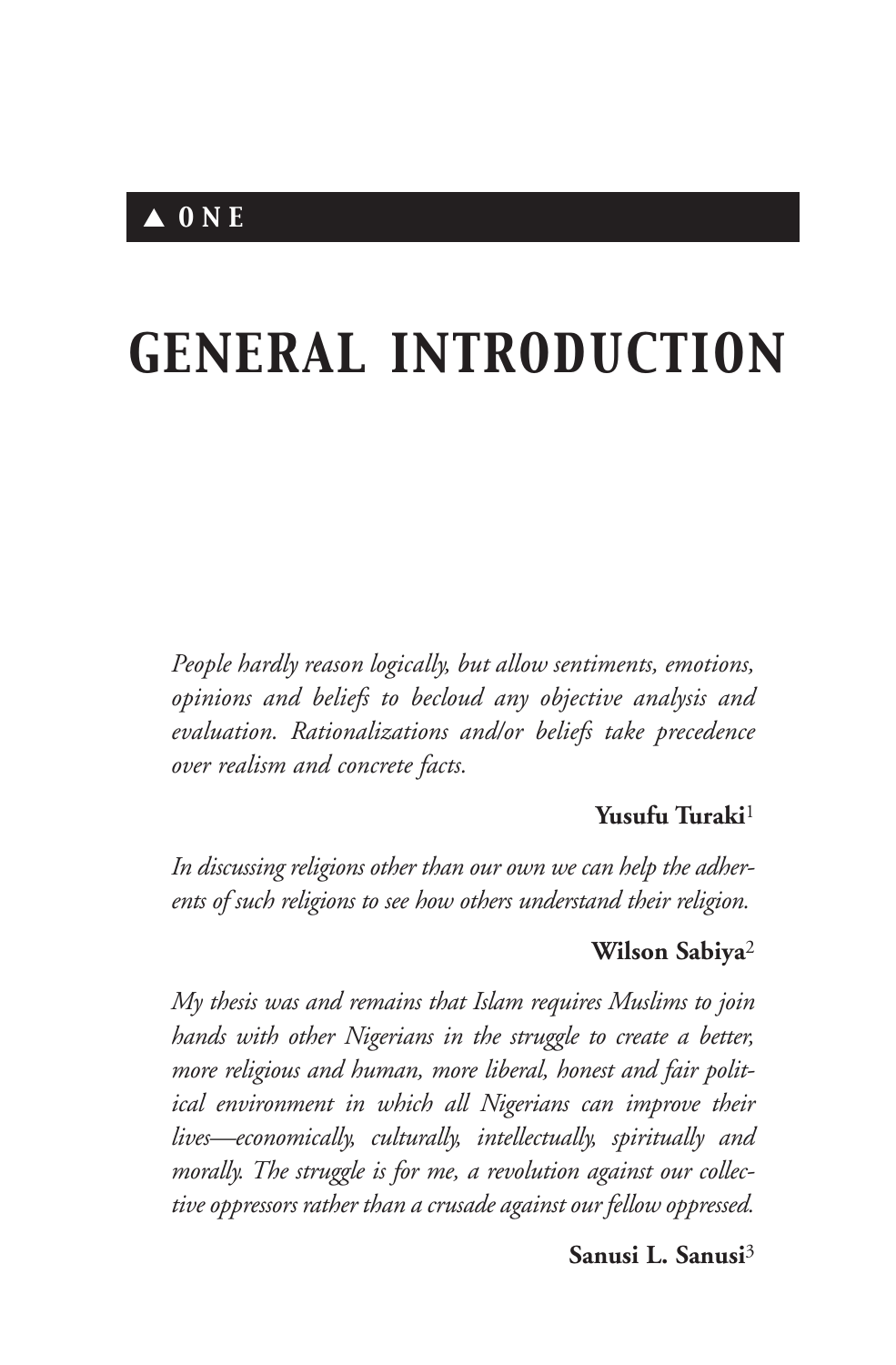#### 18 *Studies in Christian–Muslim Relations*

Some seven decades ago, an aging European professor observed that when a seasoned writer re-reads his own earlier writings, he will often want to soften some of his earlier superlatives or strong statements.<sup>4</sup> In other words, some ideas may have changed along the way. Indeed, some ideas may soften over time, while some convictions may also be strengthened by repeated confirmation of the facts. Both of these have occurred during the development of this project.

This project has taken long from take-off to this final volume. When I started I knew that some of my theories, thoughts and reactions would change as I proceeded, that I would grow along with the series. I suspect that if you have read this series, one volume after another, you will have noticed some inconsistencies, changes, and both "softeners" and "hardeners" along the way, accompanied by some ambiguities, uncertainties and wavering postures. An "always" may have been changed to a "sometimes" and a "never" or two to "seldom." Besides, as a role model of mine, Abraham Kuyper, himself a prolific writer, wrote, "It is impossible for a work that has taken two years to complete to be up-to-date in the first chapters."5 Let alone a series of eight volumes! As we say in Nigeria and if I may say so myself, "*Na yi kokari!"* or "I've tried-o!"

A book on proposals and solutions. Is this really useful or even necessary? Sabella Abidde doubted the value of such attempts. He wrote:

*Rehashing the continent's problems is not the solution, it solves nothing; but the problems are there and true. Everyone seems to know what the solutions are; but for whatever reason, the continent's challenges seem to have defied all developmental theories and strategies. What works in other parts of the world doesn't seem to work in Africa. The continent, it seems, has developed resistance to routine solutions.*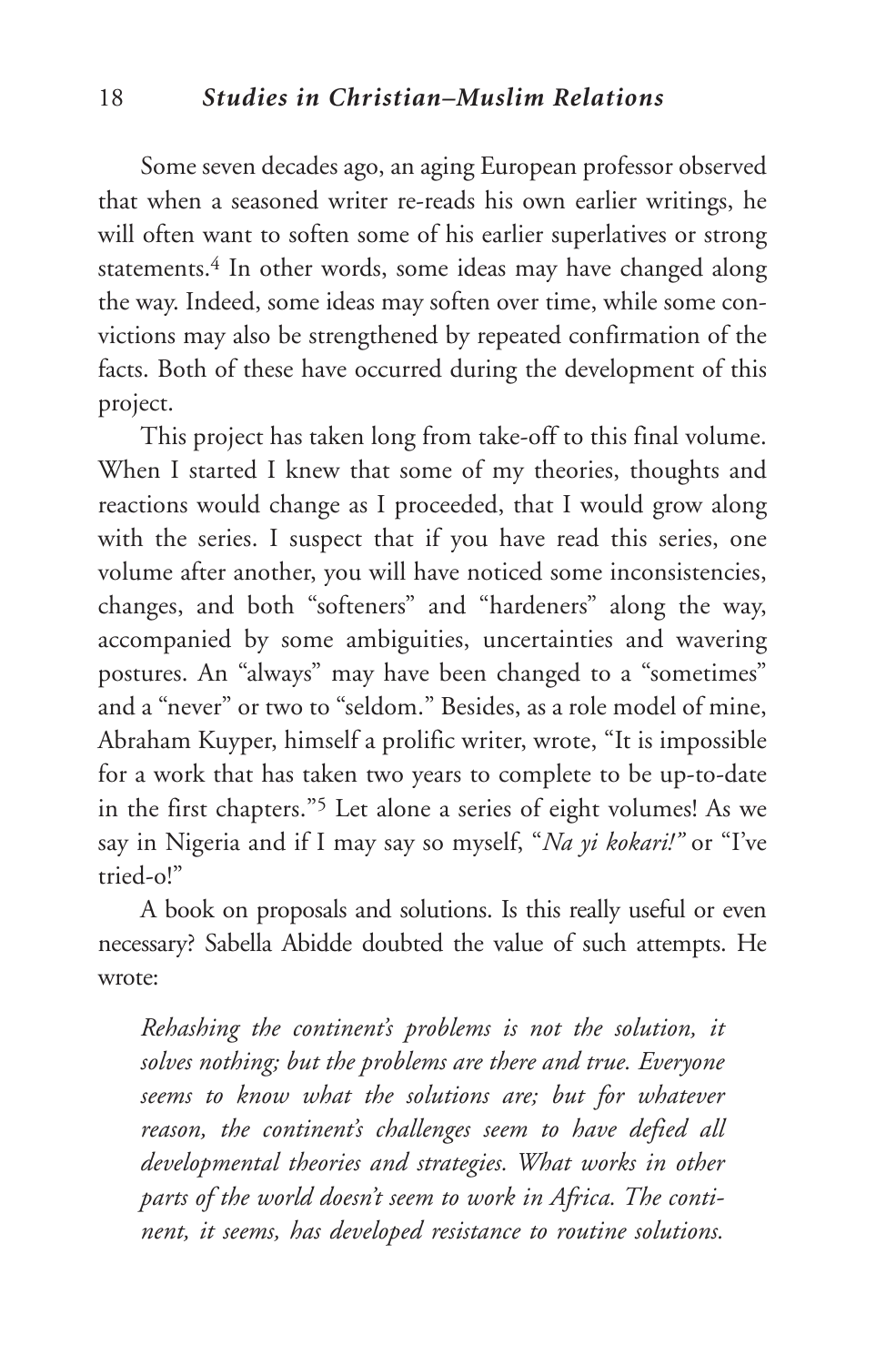*Africa, it seems, is caught in a web of infinite tempests and destruction.*<sup>6</sup>

True, he wrote of Africa as a whole, but if you replace references to the continent with Nigeria, it seems like an accurate description. But Nigerians are a resilient and hopeful people who do not readily throw in the towel. They have confirmed the need for finding solutions time and again throughout the decades since 1977. The editor of *ThisWeek (TW)* wrote the following in 1988: "How far can the Constituent Assembly (CA) go in pleasing Muslims in providing for the sharia without stepping on the toes of the majority who are non-Muslims? That is the critical question, indeed, the challenge that faces the 564 wise men." "Because of the sensitivity of the issue, *TW* put together all there is to know about the sharia and the controversy that threatens to undermine Nigeria."7 All there is to know about sharia? More than a slight exaggeration, given the centuries of scholarship devoted to the subject! As to solutions, Akpaka wrote, "There is an avalanche of opinions on what should be done to ensure the harmonious existence of believers in the two feuding religions."8 That is no exaggeration and that is the focus of this volume, including Appendix 1, 6 and 35.9

Basically, Muslims strongly advocate legal pluralism in order to make room for the expanded sharia. Christians on the whole are not interested, not even in Canon Courts. They continue to insist on the status quo with a Common Law system for all, that is said to be neutral and objective, secular and non-religious. That evaluation, I served you notice in Volume 7, I will challenge in Volume 8. Its time has come!

In 1989, Nigerian Jacob Olupona called an internationallysponsored conference centred on that very question. Developments had "brought into serious question the ability of Nigerians to live together peaceably and in an atmosphere of mutual respect."10 Olabiyi Babalola Yai, a Nigerian on the faculty of the University of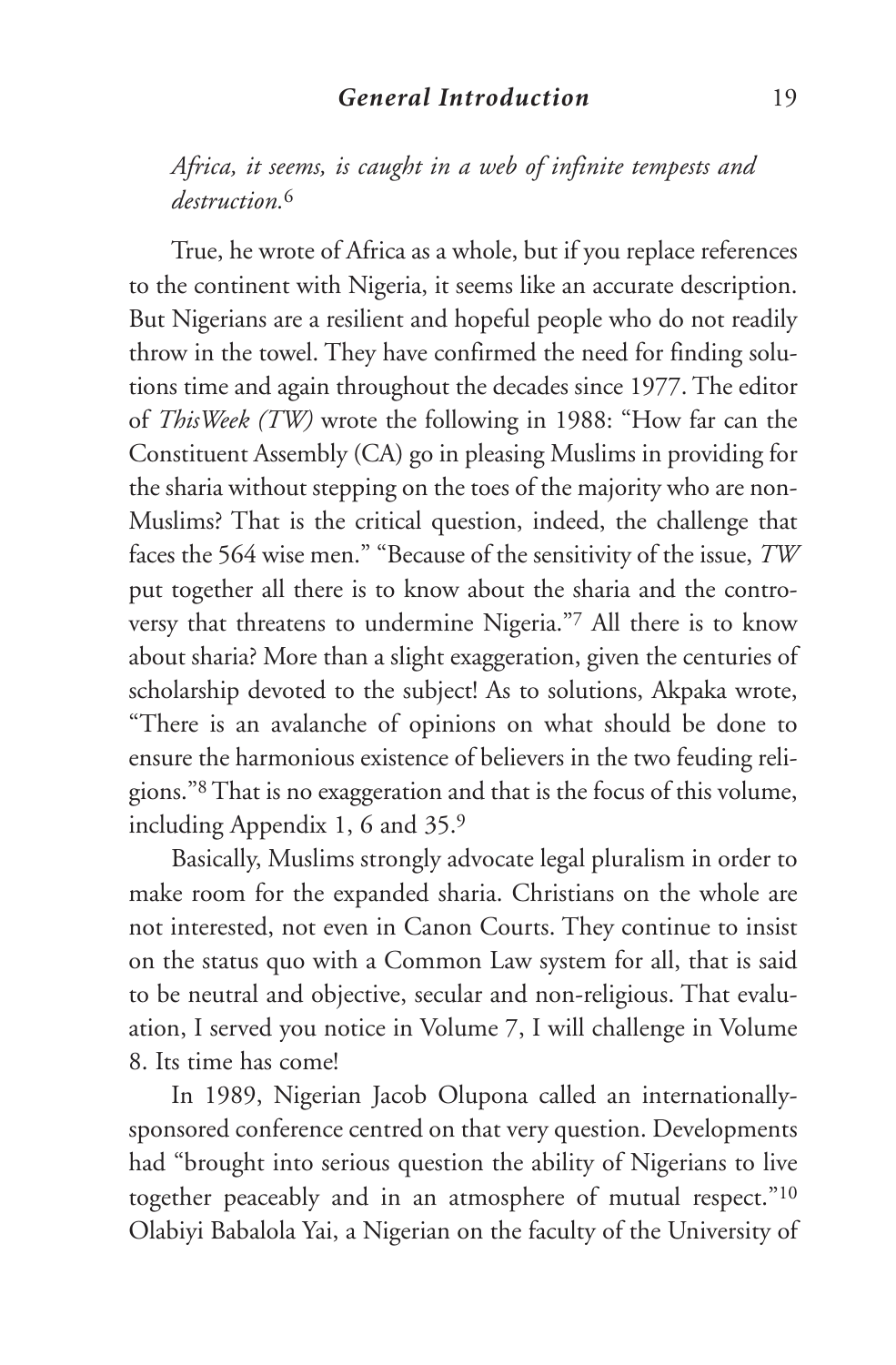Florida, chimed in with "Religion, which has always been a formidable asset in the life of Nigeria as a nation, has now come to be perceived as a potential Achilles heel of the African giant."11 More recently, Ndamsai Anthony Addu'a, a Jos-based pastor of *Ekklesiyar 'Yan'uwan Nijeriya* (*EYN),* wrote in his master's thesis, "In an environment filled with violence, trust and interdependence can hardly exist. When this happens, development of any kind can never be realized. Lives and communities are lost. Imagine the fate of such communities when people do not depend on one another; where differences produce suspicion, distrust breeds contempt, and prejudices foster hostility. This is the kind of situation we face in Nigeria."12 The question has thus remained as lively as ever for decades.

As in the West intra-Christian intolerance and religious bloodshed led to negative attitudes towards religion and, in some countries spawned a secularism impatient with and suspicious of the trappings of religion, $13$  there are similar signs developing in Nigeria. The Catholic scholar Jude Aguwa began his Preface as follows: "History is replete with evidence of great achievements as well as failures inspired by religion. When turned into an ideological tool, religion can become a highly paradoxical instrument, a double-edged sword. In the hands of the 'saint,' religion is a veritable means of humanization. The 'villain,' on the other hand, employs religion to render selfish service to the ego, individual or group."14 It is the purpose of these chapters to find ways to cleanse the religious motif that is so strong in Nigeria and harness it for the constructive purposes of peace, harmony, progress and community. Given the Nigerian condition, that is an admittedly formidable task.

Habila Istifanus, General Secretary of the Association of Christian Lay Centres in Africa, using the insights of Cardinal Francis Archue, insisted "that inter-religious cooperation in the emerging situation is not optional. The Cardinal himself wrote: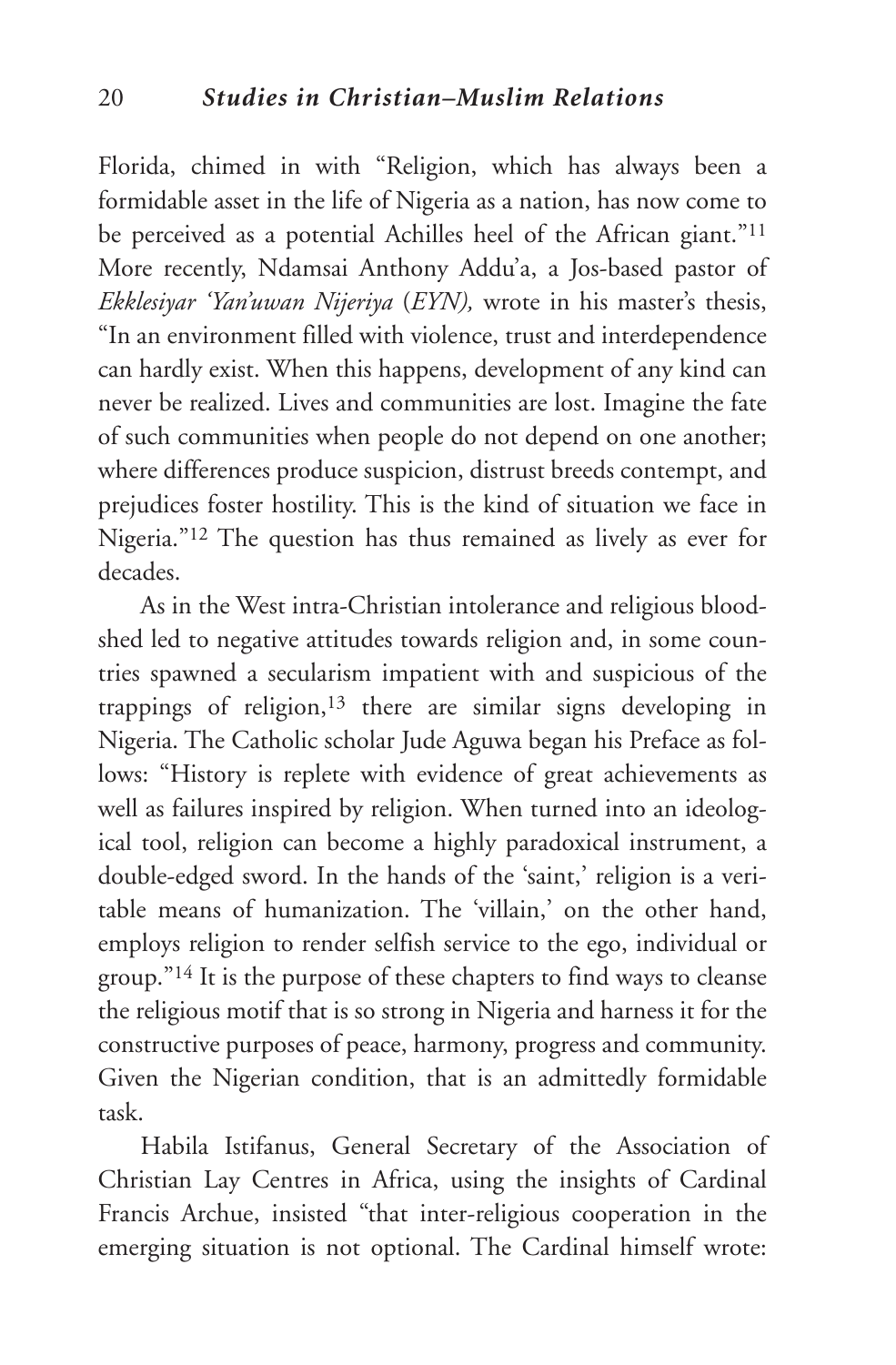'The emerging situation calls for joint action of people from different religions to promote justice and peace, to reduce or eliminate tension and extremism and to defend human dignity and human rights, especially as regards to life and family.'" Istifanus went on to argue that, "since most of the conflicts in Nigeria, whether political or ethnic, usually end up bearing religious colouration and end up between two religions, there is need to do a closer study of the two religions. There must be a serious deliberation on the issue of religion in Nigeria; how these two religions should operate."15 That's what this volume, including Appendix 1, 6 and 35, is all about.

This is not the first time some of the ideas featured here are broached; you may find some in earlier volumes. But here you will find them back in the context of a special concentration on solutions or actions to take. Gathering them thus can give them a new force and meaning, for they are now seen in the context of proposals and solutions. Some proposals are hugely important, especially the Christian and Muslim views on secularism, but I will devote little space to that subject, simply because the entire volumes 4 and 5 deal with it extensively.

In a way, this entire series could be considered the story of the goose and the gander. An English proverb has it that "what is good for the goose is good for the gander." It is just another way of saying, "Do unto others as you want them to do to you." Essentially, it is a call for fairness among humans. Throughout this series we have found that this essential and basic commitment to each other is often forgotten. Christians and Muslims both accuse each other of things they themselves do. Both seek to impose unwanted systems on the other, but neither recognizes that they are doing so. Both have made promises to each other that their religion will not be imposed on the other, but both have in fact so imposed. Muslims insist on freedom for *da'wah*, but refuse to recognize the Christian freedom to evangelize. Muslims demand freedom to convert into Islam but deny the freedom to convert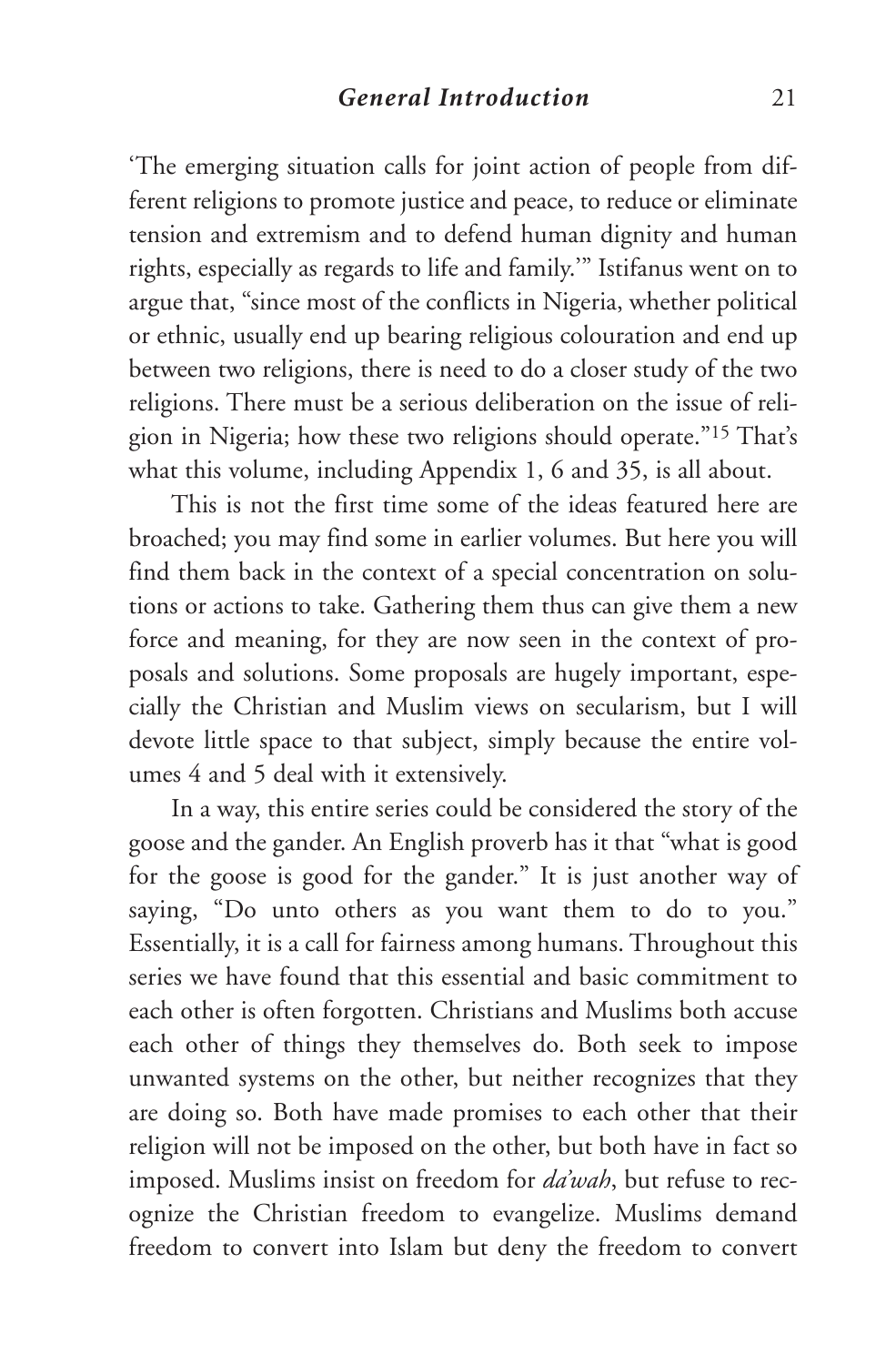from Islam. The goose and the gander are deaf to each other's cries, accusations and demands. I hope that this volume will not only make this clear but also convince both to clean their ears, listen to each other and develop a sense of fairness and realism. Dogmatic postures of the past do not work well in the modern context of multi-religion and multi-culturalism. *Both goose and gander need to learn the art of compromise, allow each other space. Hopefully this can be done without either reneging on their essentials.* But that remains to be seen.

I am fully aware that I have by no means exhausted the literature produced on the subjects covered in this series. I have gathered what I could during my occasional visits, from the internet and what my Nigerian friends sent me. However, the feedback I am receiving from various sources in Nigeria satisfy me that, for Northern Christians at least, I am giving an accurate portrayal of their experience, even though I accept the likelihood of some factual errors. Muslims, for reasons of their own, seem more hesitant to respond, so that I cannot gauge their reaction as well, but I have not given up hope. Some are generous enough to respond. I continue to reach out to them and solicit their reactions as well as I can from my distant perch in Vancouver. Distant as it is, I am often able to provide Nigerians with information to which they had no access.

As you read, you must constantly keep in mind the atmosphere in which all these solutions are offered: an atmosphere of extreme violence and near chaos. During my most recent visit in 2005, compounds I used to enter freely have been turned into heavily guarded forts with guards 24/7. During our absence, guards have been killed and residents seriously violated. The long-distance luxury buses plying the roads have their front seats occupied by police with cocked guns, ready to take on armed robbers that may block expressways at any time. Such situations hardly put one at ease. Nigeria is in serious crisis.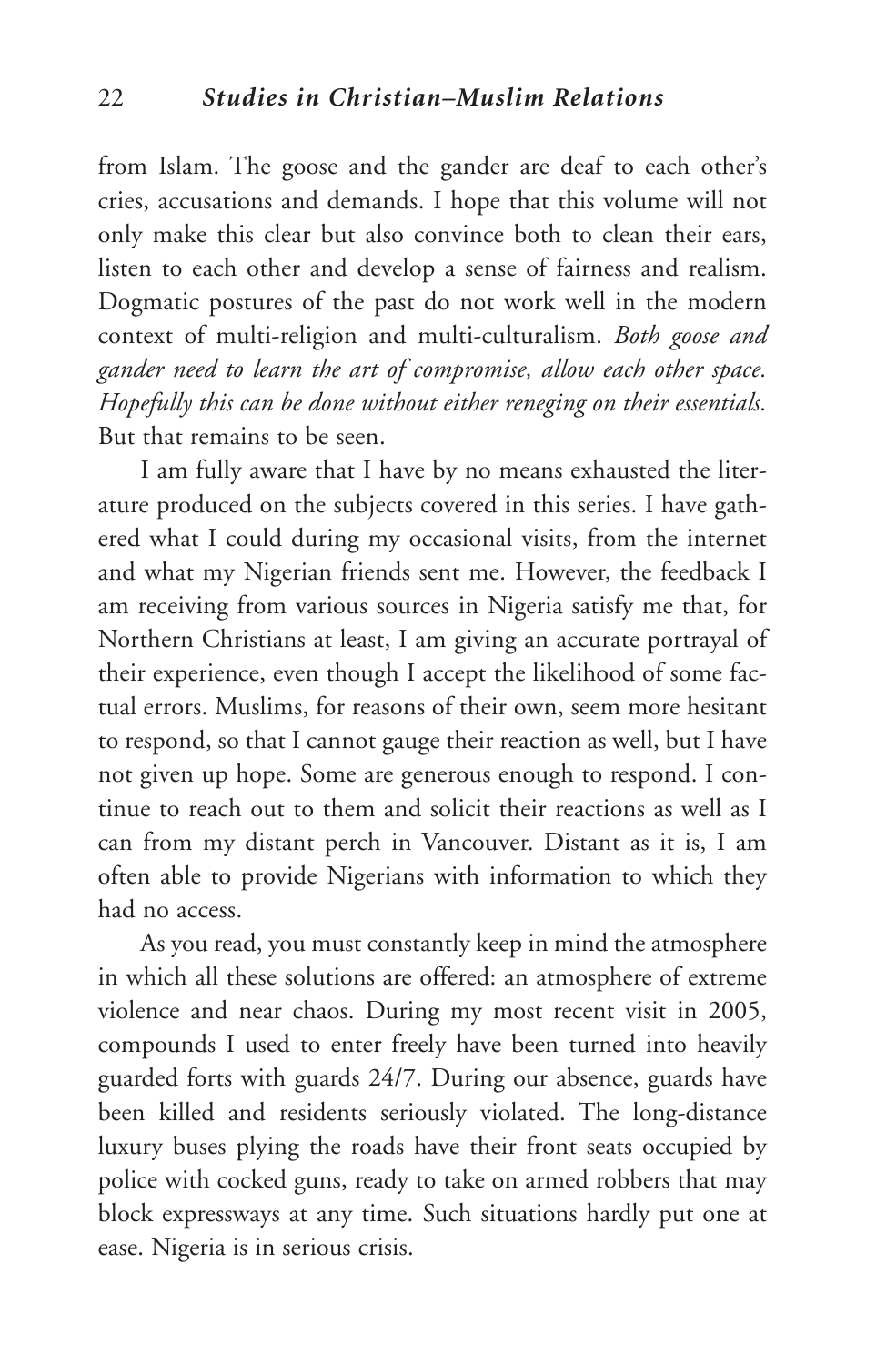Paul Adujie, a Nigerian writer in New York, introduced an article on religious violence thus: "I read with utmost disgust, the detailed news reports of the gruesome and needless murder of one Ms. Oluwatoyin Olusesan. And it is with equal disgust and disdain, that I regard the deafening national silence over this complete disregard for the sanctity of human life, by some, especially, in the name of religion!" The rest of his article goes beyond disgust and disdain; it has moved over into despair. A few paragraphs further, he wrote, "Religious and ethnically motivated murders have become too frequent in their occurrence and irritating regularity! I am a believer of one, united great Nigeria. But the question must now be asked, at what cost would we have one Nigeria? Especially, when some Nigerians think nothing of the lives of other Nigerians, as they constitute themselves into the judges, juries and executioners rolled into one?" I strongly urge you to read Appendix 69. It gives many examples of recent religious violence as well as accounts from the past.16

And then there is a growing judicial violence that is paralysing the court system. *The Guardian,* on the day I write this paragraph, featured a story about Abubakar Habiu Hashidu, a former governor of Gombe State and once again a gubernatorial candidate at the time. The man was standing trial "for political violence" before Chief Magistrate Joseph Shinga. This was a case of a powerful Muslim politician being sentenced and kept in custody by a Christian magistrate, a mere *kaffir.* The story included Hashidu's gang forcing their way into the court premises with primitive weapons and beating both staff and the Magistrate himself. The writer commented that such judicial violence is part of a "rising wave of attacks" in different parts of the country. If care is not taken, this can only result in anarchy. "The courts are hallowed chambers and should be duly respected. Any attempt by any individual or group to sidetrack judicial due process and resort to lawlessness against a judge desecrates the court and its sovereignty."17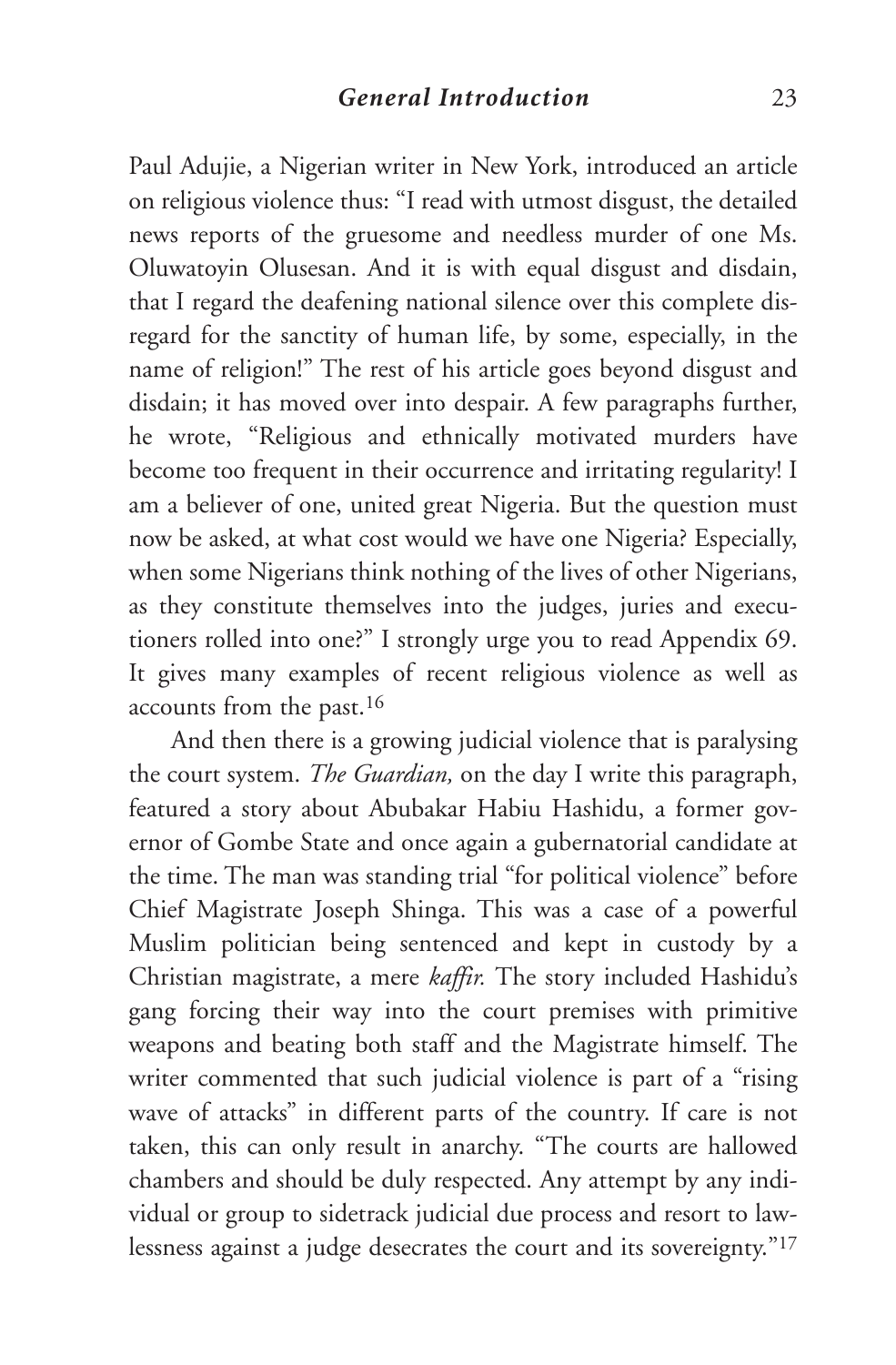Well, that's the almost impossible atmosphere in which people have to find their way and in which, after a 30-year presence and a good 40 years of research, I dare to write this book, but even after all that, not without considerable hesitation.

## ▲ *House-Keeping Details* \_\_\_\_\_\_\_\_\_\_\_\_\_\_\_\_\_\_\_\_\_\_\_

Let me take you behind the curtain of both this project and of this volume. When I began, I did not have a carefully worked out detailed plan for this series. It grew and occasionally took unexpected turns, often for reasons of economy. From the beginning I have been concerned that this book stay within reach of Nigerian readers, especially those with tertiary-level education. Since books in their traditional forms are expensive in Nigeria, I have resorted to the cheaper digital device of the CD—the *Companion CD (CCD)* you have read so much about already. Be sure to read the next few paragraphs very carefully so that you do not get confused about this book. It gets a bit complicated. The complications are all *CCD-*related*.*<sup>18</sup>

First, a rather surprising announcement: *This volume is divided into Part 1 and Part 2, the former being exclusively digital—for now, at least—, while the latter is in hard copy, though it is also on the CCD in its entirety.* The digital Part 1 contains the "Nigerian" chapters; the hard copy Part 2—in other words, the book itself—, my own reflections, parameters, suggestions, options and challenges. I do apologize for this development; it is the result of the world's economic melt down. One day, *insha Allah* [Hausa-Arabic for "God willing"] they will all be published neatly together as a series of ebooks.

But you don't need to wait for that, since *everything* is already on the *CCD*. You don't even have to buy one single hard copy volume. It means that if you have the book in your hand, you have only the chapters dealing with *my* proposals and solutions. Sorry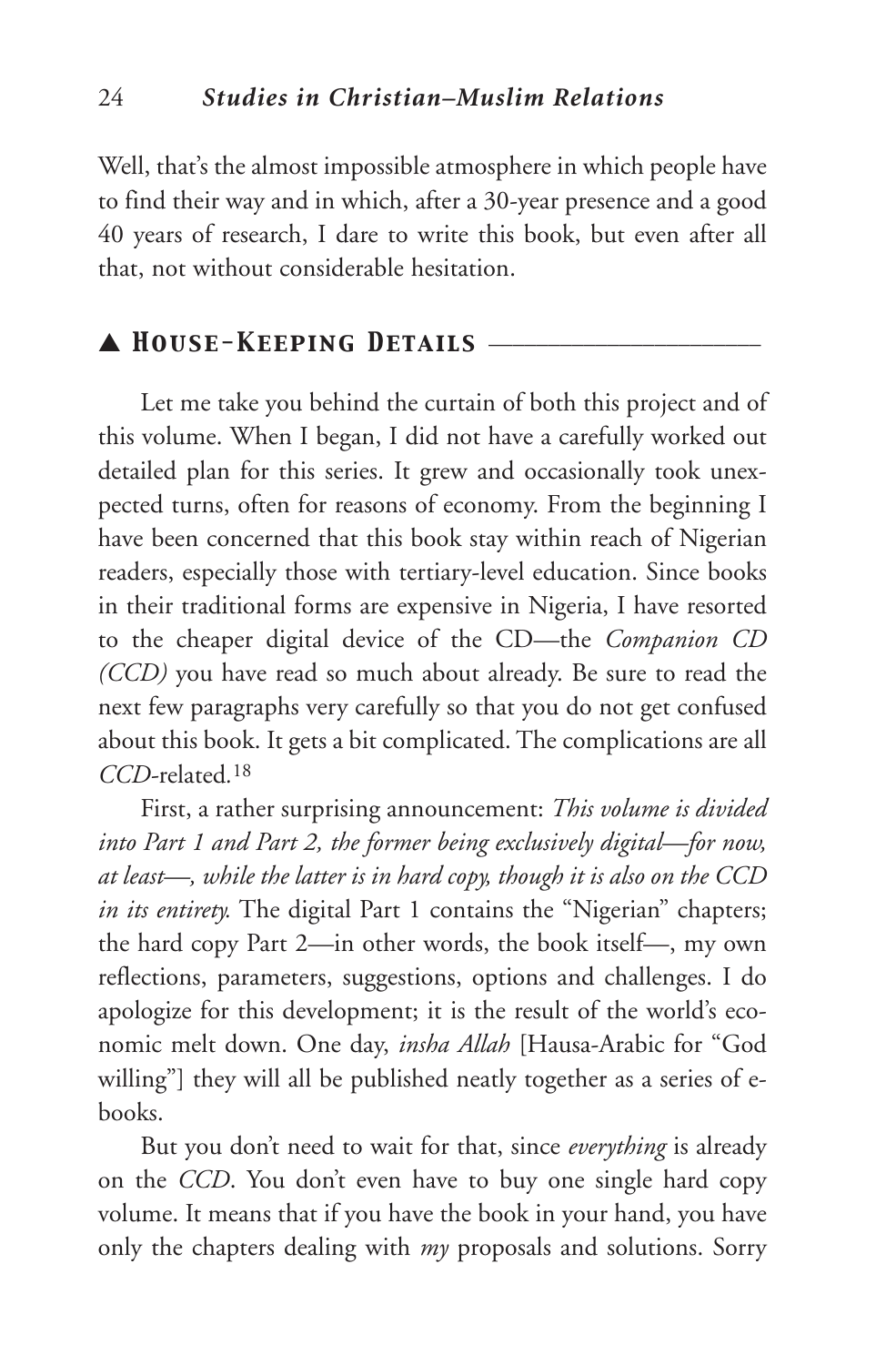about that. Two items of good news, without any more bad to follow. (a) If you have the 2009 edition of the *CCD* in your hand, you hold the *complete* project. You do not need to buy anything else to access it all, appendices, chapters, volumes. (b) If you have *only* the hard copy Volume 8, those chapters of Part 1 contain little that is not already scattered throughout the other volumes. *The bottom line is that you are better off with the CCD than with the hard copy volumes of this series, for the CCD contains it all. If you have a book, you will still need the CCD for the additional materials.*<sup>19</sup>

Next, I am embarrassed to confess to breaking a promise for the third time! In both Volumes 6 and 7 I promised I would include a chapter on the Muslim reactions to Christian critique and rejection of sharia. I had to bow out in both volumes because of space. Now I have to bow out the third time with the same regret and for the same reason. However, it is not left out completely. I did write the chapter and include it as Appendix 1. Provided you obtain the *Companion CD*, you *do* have access to it. In addition, a lot of material similar to that found in root Appendix 1 is scattered throughout this and earlier volumes. You may miss some interesting details, but you will *not* miss the spirit of those reactions.

Then I was going to have a chapter each on Nigerian Muslim and Nigerian Christian proposals about and solutions for the country's religious problems. Again for the same reasons of space and economy, these two chapters now constitute root Appendix 6 and 35. So, now you have *three root chapter-appendices that are only on the CD—*Appendix 1, 6 and 35. All three of these chapterappendices generate their own sub-appendices. So, note the following carefully:

**Appendix 1** can also be considered Part 1, **Chapter 1**.

Title: "Muslim Reactions to Christian Critique of Sharia." Appendix 2-4 are generated by Appendix 1 and support that root "chapter-appendix."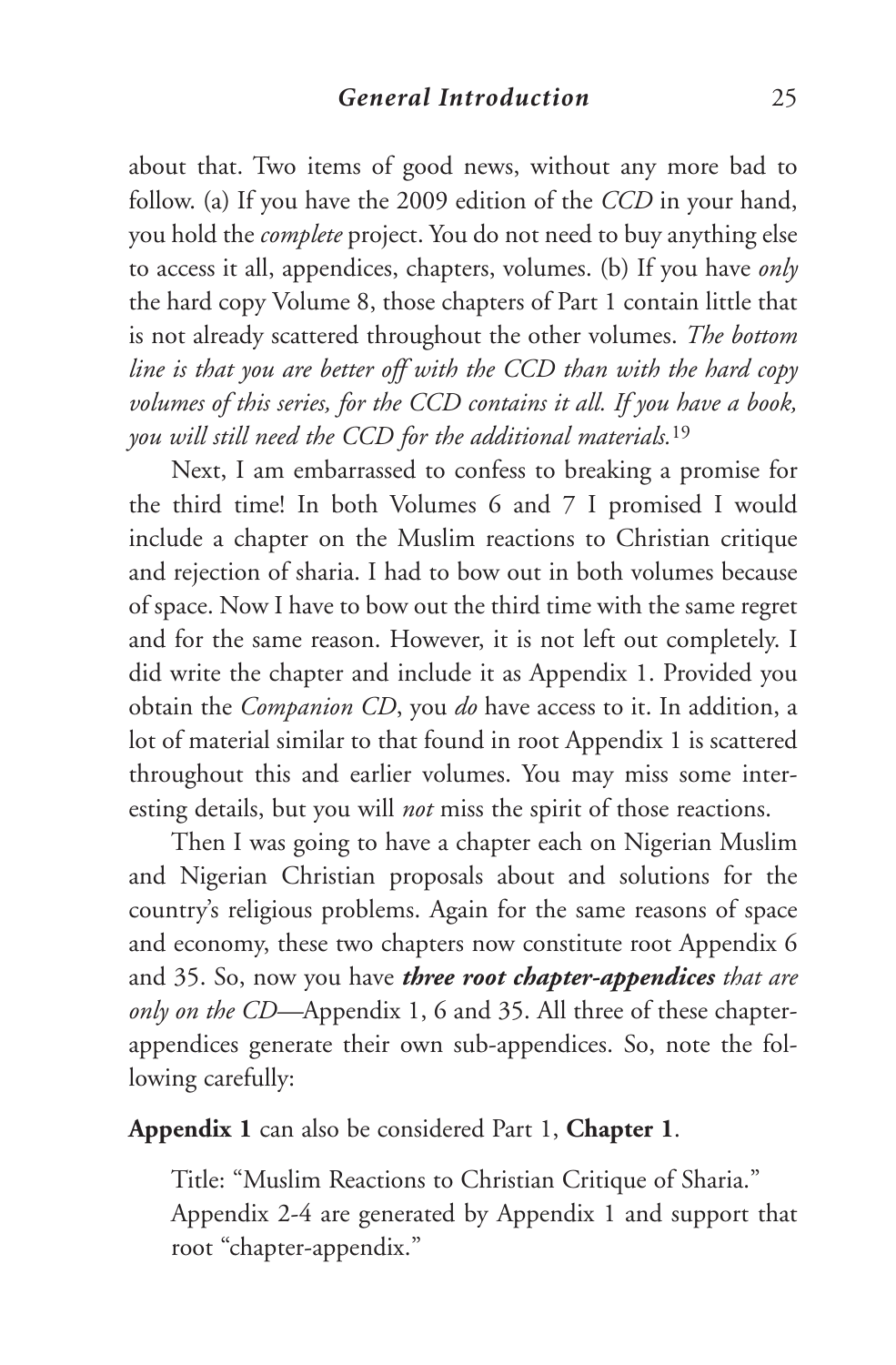**Appendix 6** can also be considered Part 1, **Chapter 2**.

Title: "Muslim Proposals and Solutions." Appendix 7-34 are generated by Appendix 6 and support that "chapter-appendix."

**Appendix 35** can also be considered Part 1, **Chapter 3**.

Title: "Christian Proposals and Solutions." Appendix 36-69 are generated by Appendix 35 and support that "chapter-appendix."

Then you have **Part 2 with its 11 chapters,** each of which also generates appendices (70-104). All the appendices are listed by number, author, title and year in the book itself.

I draw your attention to the "monster" or root folder <Miscellaneous Articles> on the *CCD,* referred to in the Bibliography as well as Endnotes as <Misc Arts>.This contains thousands of articles of interest to readers of this series. Many are referred to in the text of this series. As you read about any subject, be sure to check the folders and subfolders in <Misc Arts>, for it is almost certain that there is more on the same subject.That folder will especially be useful for Nigerian researchers who have difficulty accessing the internet or finding the printed materials. It is a virtual library—from the Nigerian context, an outstanding and unique one.

*One warning that holds for all the volumes.* The materials in <Miscellaneous Articles> have constantly undergone re-organization. This means that folders and articles have been moved around and are not always found in the place specified in the bibliographies or endnotes.

If you do not find an item in the specified location, you will have to resort to your computer's <search> function to find it in its current location. Search by date—example: 2009-04-02—, author's last name or two or more keywords in title, and you should find it.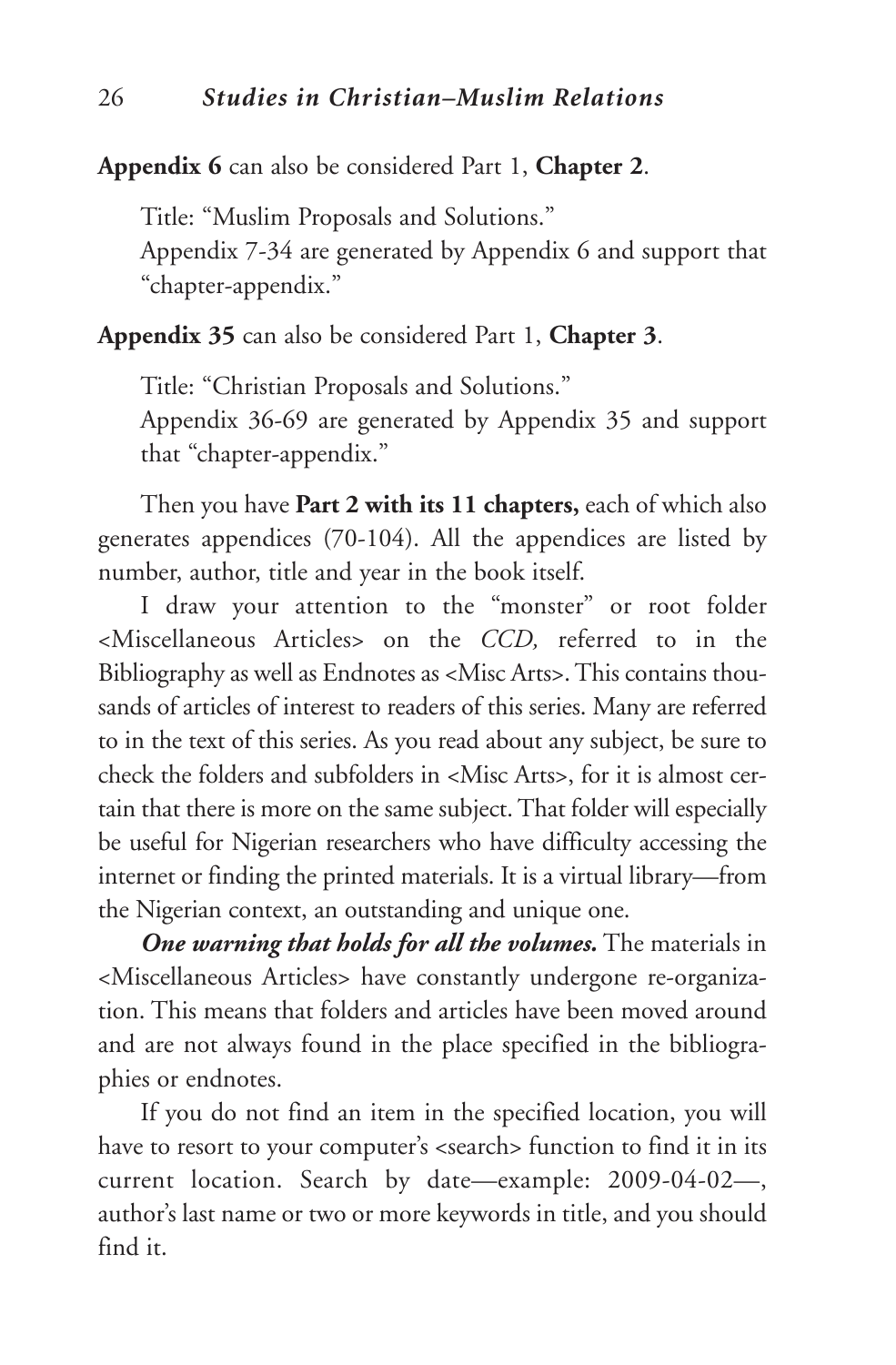I need also to alert you to numbering issues, namely, the *numbering of appendices and of pages.* Note that the numbering of the appendices from the digital Part 1 through the hard copy of Part 2 is continuous. The last appendix in Part 1 is number 69, while the first in this Part 2 is number 70. It is, after all, one book, one volume. *This feature does* **not** *apply to the pagination.* Every appendix from number 1 to the last has its own internal pagination, including the root chapter-appendices. Part 2 has its own continuous pagination from beginning to end, but, again, excluding the appendices. In the references to appendices in the endnotes, there is no page indicated either, since internal appendix pagination is not fixed at this point.

As in previous volumes, there are the two definite time zones in these chapters and appendices: "Before Zamfara" (BZ) and "After Zamfara" (AZ). You will find that there is not a great difference in the hopes and prescriptions Christians and Muslims offer before and after the Zamfara Declaration. One difference is that the term "sharia" is more frequently the explicit focus of attention during the later period, due to the fact that twelve states have adopted the wider sharia. While the term may not be used as much during the earlier period, the concept is there all along, often lurking in the shadows.

I cannot continue repeating all I have said in past prefaces and introductions about endnote style, quotations, ellipses, and other technicalities employed in this series. If you find "irregularities," please consult previous volumes for the explanation. You can always consult the Bibliography for more complete information about endnote entries. The endnotes are many and sometimes lengthy, but the bibliographical information in the endnotes is kept to a minimum to be supplemented by the Bibliography. *One new feature* in this volume is that I occasionally throw in a brief comment or translation surrounded by brackets as in "[…]." That always signifies a Boer comment, even if it is located within a title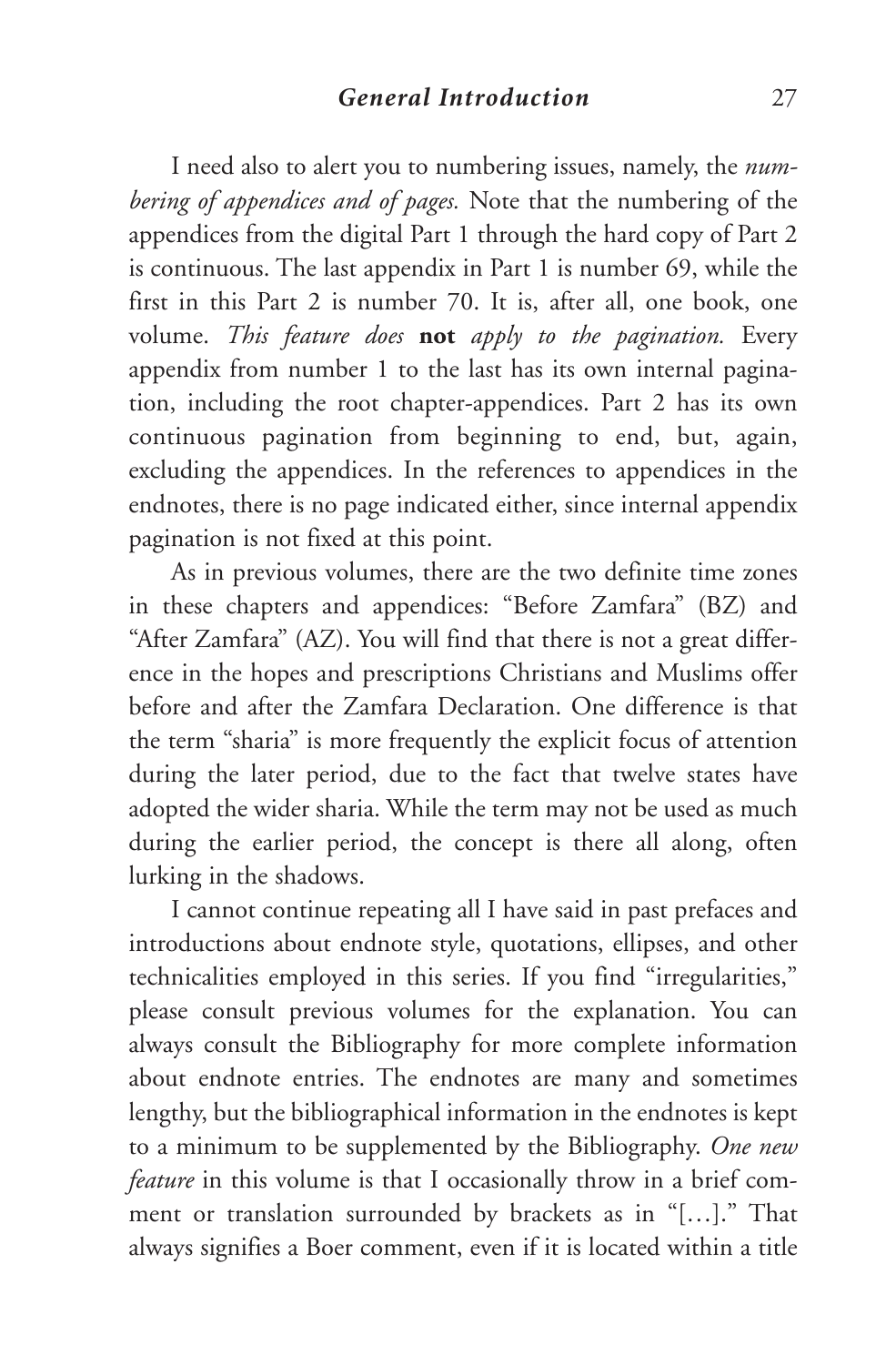or quotation. It is a convenience to save you the hassle of checking a remote endnote.

The chapters and appendices in this volume are really no more than samplers. The ideas, proposals and recommendations for a healthier Nigeria are so many, that I can do no more than give some indications as to the kinds of ideas that are out there. Many of them are scattered throughout the other volumes. I do want to make it easier for you to locate them by referring you to *folder <Proposal Appendices>.*

## ▲ *End Remarks* \_\_\_\_\_\_\_\_\_\_\_\_\_\_\_\_\_\_\_\_\_\_\_\_\_\_\_\_\_\_\_\_\_\_\_\_

I recently came across a discussion I had read before, but that, to my current chagrin, did not particularly hit me at the time. It is Ibrahim Ado-Kurawa's discussion of different levels in Muslim-Christian relations. I would have introduced myself in Volume 1 as a representative of the first level that he describes as "those who will be kind to the Muslims." The Qur'an 5:82 describes them as follows: "And the nearest among them in love to the believers wilt thou find those who say 'We are Christians. Because amongst these are men devoted to learning and men who have renounced the world and they are not arrogant.'"20 With respect to Muslims, I think thus of myself even more now than when I started. Though no Muslim, I am an admirer of Islam, albeit a critical admirer. Well, what would you expect? I am critical of Christians as well. I am critical of myself! May I then so belatedly introduce myself in this final volume of this series.

This monograph comes upon the heels of seven volumes of struggle and, not infrequently, heated emotions. Reading them may lead to the conclusion that all Christians and Muslims hate each other without exception. This is by no means the case. Christians and Muslims cooperate with each other daily at many fronts, especially in business and politics. It is nevertheless encour-